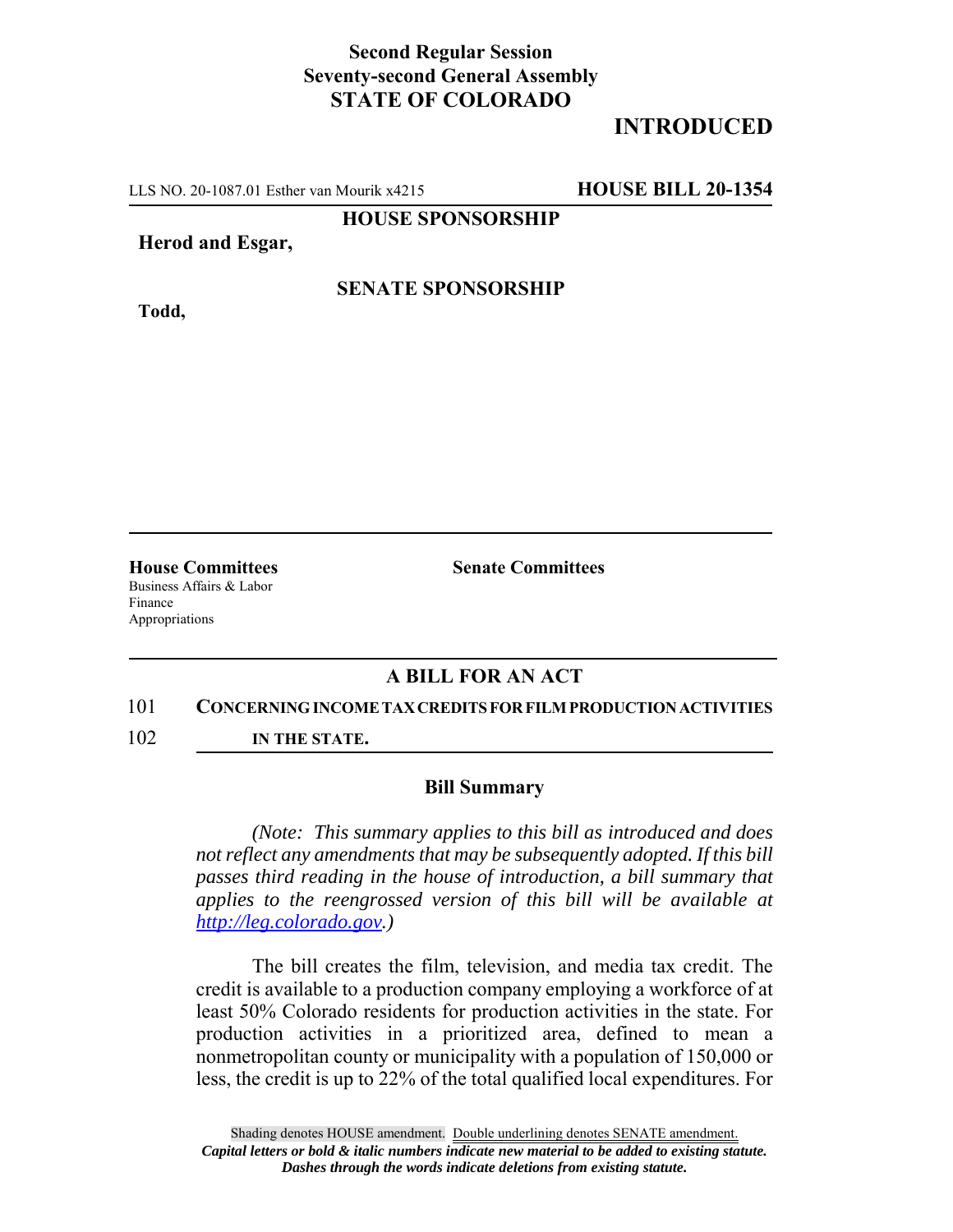production activities not in a prioritized area, the credit is up to 18% of the qualified local expenditures. The credit must be authorized and issued by the Colorado office of film, television, and media. Once issued, the credits may be used in the year issued or carried forward by the production company for up to 5 income tax years. The credits may also be transferred to another taxpayer to be used or carried forward as a credit against that taxpayer's income tax liability. The office of economic development is required to establish a system to track and verify the issuance, transfer, and ownership of the credits.

1 *Be it enacted by the General Assembly of the State of Colorado:*

2 **SECTION 1.** In Colorado Revised Statutes, 24-48.5-116, **amend**  $3 \qquad (3)$  as follows:

 **24-48.5-116. Film, television, and media - performance-based incentive for film production in Colorado - Colorado office of film, television, and media operational account cash fund - creation - report - definition.** (3) The office shall include data regarding the number of production companies that claimed the performance-based incentive pursuant to this section and the total amount of all incentives claimed during the most recent fiscal year for which such information is available in an annual report to the general assembly. THE OFFICE SHALL 12 ALSO INCLUDE THE INFORMATION REQUIRED BY SECTION 39-22-543 CONCERNING THE FILM, TELEVISION, AND MEDIA TAX CREDIT IN THE 14 REPORT. NOTWITHSTANDING SECTION 24-1-136 (11), THE REQUIREMENT TO SUBMIT THIS REPORT CONTINUES INDEFINITELY.

16 **SECTION 2.** In Colorado Revised Statutes, **add** 39-22-543 as 17 follows:

18 **39-22-543. Transferable tax credits for film, television, and** 19 **media production in Colorado - legislative declaration -** 20 **definitions.** (1) (a) THE GENERAL ASSEMBLY HEREBY FINDS AND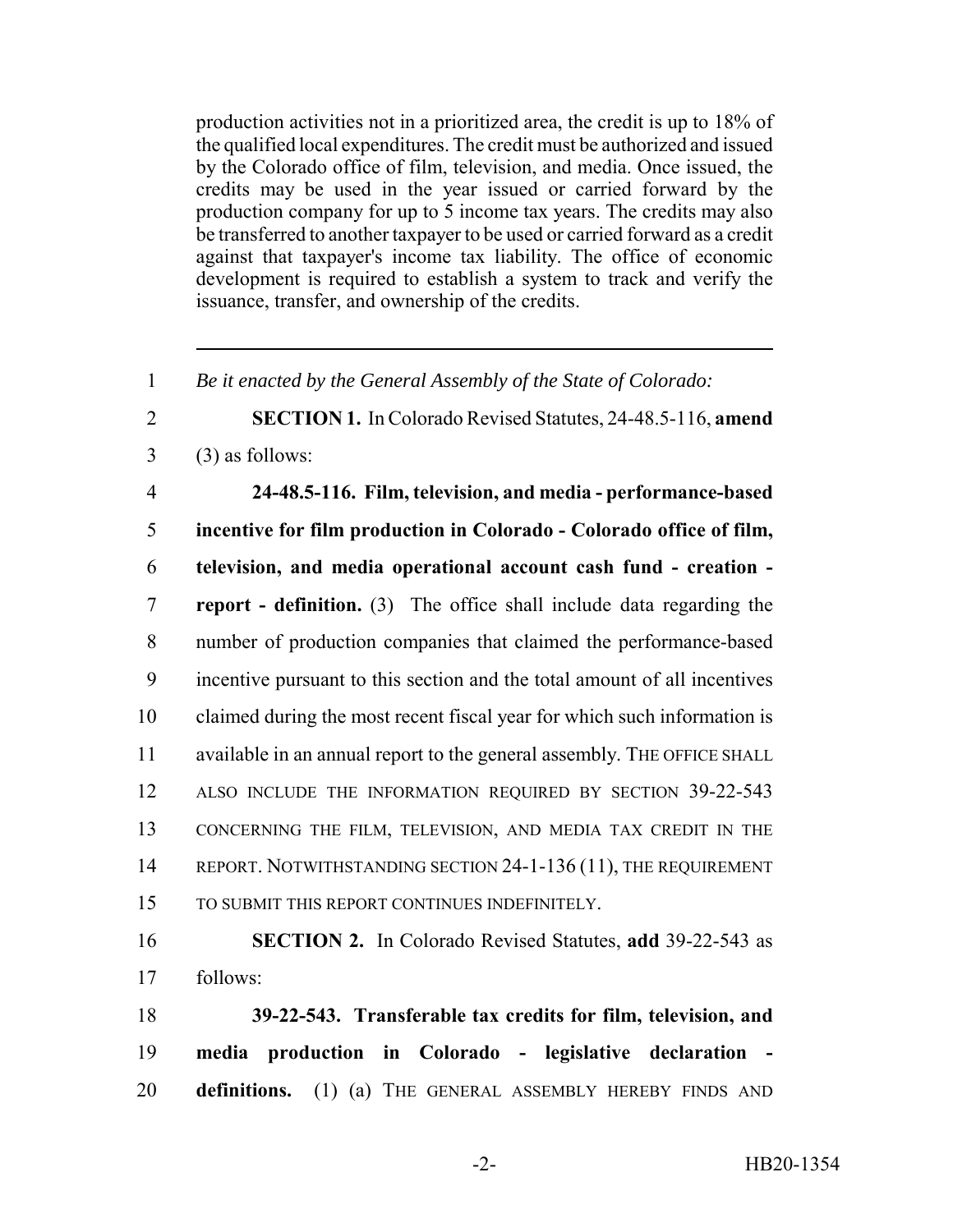DECLARES THAT:

 (I) AFTER YEARS OF LOW INCENTIVE FUNDING, COLORADO'S FILM INDUSTRY IS IN DECLINE WHILE THE GLOBAL DEMAND FOR FILM, TELEVISION, AND MEDIA HAS NEVER BEEN GREATER. COLORADO'S FILM, TELEVISION, AND MEDIA BUSINESSES ARE CLOSING OR STAGNATING. BUSINESS OWNERS ARE MOVING TO OTHER STATES AND TAKING JOBS, INFRASTRUCTURE, AND TAX DOLLARS WITH THEM.

 (II) AS A RESULT, THE STATE IS UNABLE TO PROVIDE CAREER OPPORTUNITIES FOR ITS FILM AND MEDIA STUDENTS, WHO ARE 10 INCREASINGLY MOVING TO OTHER STATES AFTER GRADUATING, EVEN THOUGH MANY WOULD PREFER TO STAY. WITH THE COLLEGE OPPORTUNITY FUND HELPING TO SUBSIDIZE THE TUITION OF IN-STATE STUDENTS, COLORADO TAXPAYERS ARE SUBSIDIZING FILM AND MEDIA EDUCATIONS THAT INCREASINGLY BENEFIT OTHER STATES.

 (III) COLORADO'S RURAL COMMUNITIES ARE ALSO LOSING 16 INVESTMENT. PRODUCTION COMPANIES ARE TAKING THEIR PRODUCTIONS TO NEIGHBORING STATES THAT PROVIDE GREATER INCENTIVES, SO COLORADO'S RURAL AREAS AND SMALLER TOWNS ARE NO LONGER RECEIVING THE BENEFITS THAT COME FROM LOCAL SHOOTS, SUCH AS SPENDING AT LOCAL BUSINESSES AND INCREASED LOCAL SALES TAX.

 (IV) OFFERING A TRANSFERABLE TAX CREDIT TO PRODUCTION COMPANIES THAT PRODUCE FILM, TELEVISION, AND MEDIA IN COLORADO CAN ENCOURAGE AND EMPOWER THOSE PRODUCTION COMPANIES TO DO BUSINESS IN COLORADO. IT CAN GROW COLORADO'S TAX BASE, PROVIDE CAREER OPPORTUNITIES FOR COLORADO'S STUDENTS, AND BRING INVESTMENT BACK TO RURAL COLORADO.

(b) THE GENERAL ASSEMBLY FURTHER FINDS AND DECLARES THAT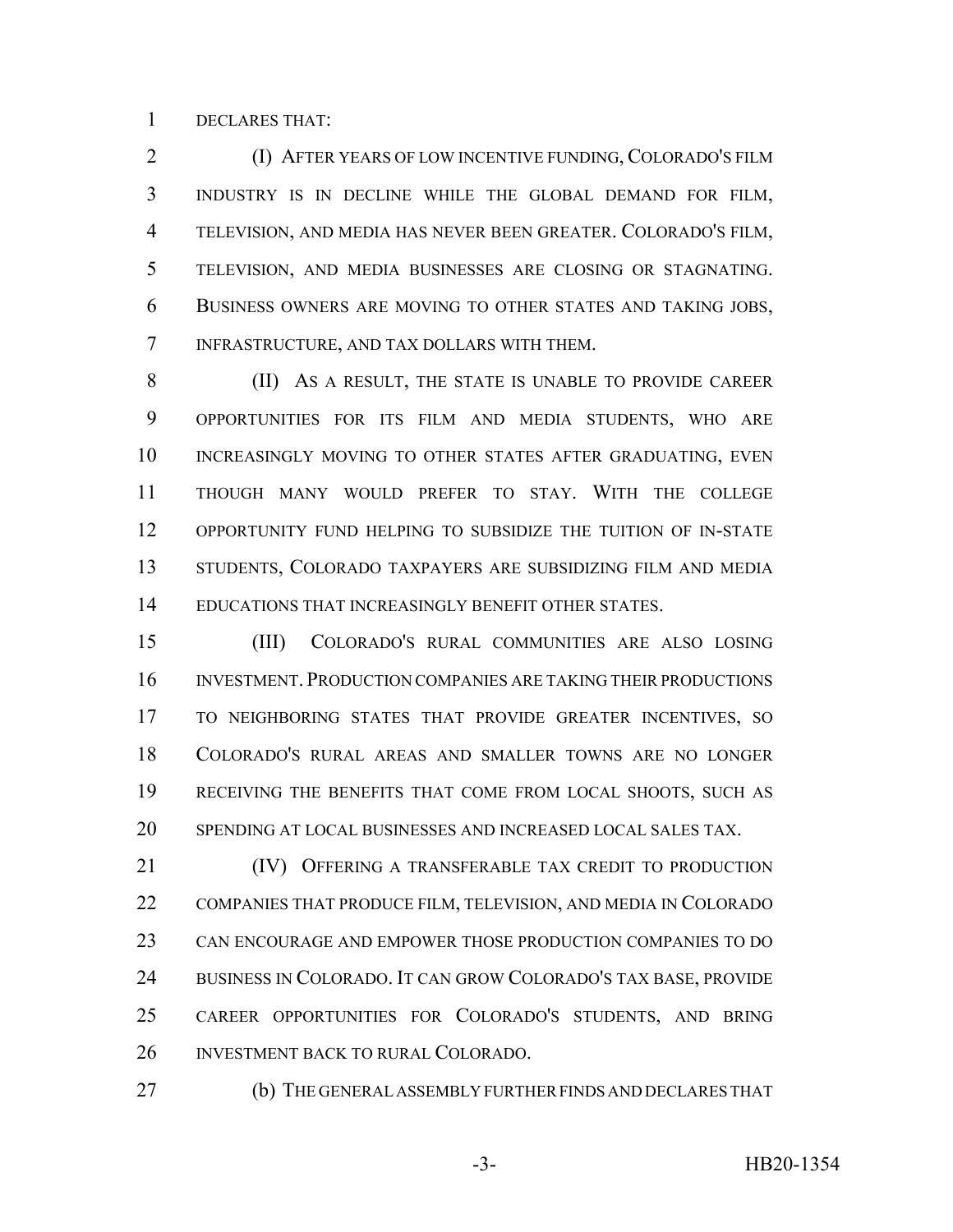THE INTENDED PURPOSE OF THE TAX CREDIT CREATED IN THIS SECTION IS TO INCENTIVIZE THE PRODUCTION OF FILM, TELEVISION, AND MEDIA IN COLORADO.

 (2) AS USED IN THIS SECTION, UNLESS THE CONTEXT OTHERWISE REQUIRES:

 (a) "CERTIFIED PUBLIC ACCOUNTANT" MEANS A CERTIFIED PUBLIC ACCOUNTANT LICENSED TO PRACTICE IN THE STATE OR A CERTIFIED PUBLIC ACCOUNTING FIRM THAT IS REGISTERED IN THE STATE.

 (b) "COMPLETE" OR "COMPLETION" MEANS THE DATE THAT A PROJECT'S PRODUCTION ACTIVITIES HAVE CONCLUDED IN THE STATE.

 (c) "CONDITIONAL APPROVAL" MEANS THE WRITTEN CONDITIONAL 12 APPROVAL DESCRIBED IN SUBSECTION (4)(b) OF THIS SECTION.

 (d) "OFFICE OF ECONOMIC DEVELOPMENT" MEANS THE COLORADO OFFICE OF ECONOMIC DEVELOPMENT CREATED IN SECTION 24-48.5-101.

 (e) "OFFICE OF FILM, TELEVISION, AND MEDIA" OR "OFFICE" MEANS THE COLORADO OFFICE OF FILM, TELEVISION, AND MEDIA CREATED IN SECTION 24-48.5-115.

 (f) "PRIORITIZED AREA" MEANS A MUNICIPALITY OR COUNTY WITH A POPULATION OF LESS THAN ONE HUNDRED FIFTY THOUSAND PEOPLE ACCORDING TO THE MOST RECENTLY AVAILABLE POPULATION STATISTICS OF THE UNITED STATES BUREAU OF THE CENSUS THAT IS NOT PART OF THE DENVER-AURORA-BOULDER COMBINED STATISTICAL AREA OR THE COLORADO SPRINGS METROPOLITAN STATISTICAL AREA DESIGNATED BY THE UNITED STATES OFFICE OF MANAGEMENT AND BUDGET.

 (g) "PRODUCTION ACTIVITIES" HAS THE SAME MEANING AS SET FORTH IN SECTION 24-48.5-114 (5).

(h) "PRODUCTION COMPANY" HAS THE SAME MEANING AS SET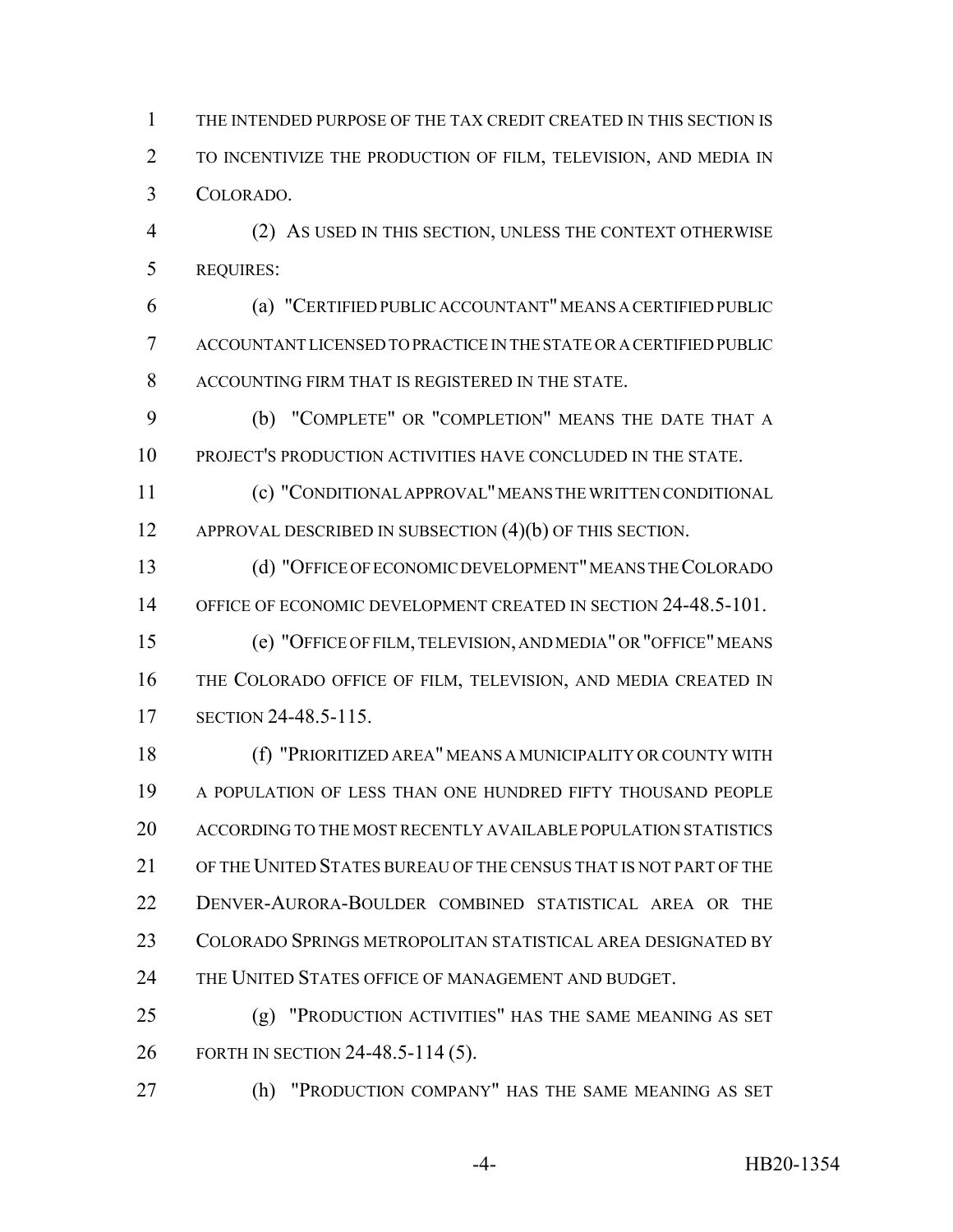1 FORTH IN SECTION 24-48.5-114 (6).

 (i) "PROJECT" MEANS A PROJECT BY A PRODUCTION COMPANY THAT EMPLOYS A WORKFORCE FOR ANY IN-STATE PRODUCTION ACTIVITIES MADE UP OF AT LEAST FIFTY PERCENT COLORADO RESIDENTS.

 (j) "QUALIFIED LOCAL EXPENDITURES" HAS THE SAME MEANING AS SET FORTH IN SECTION 24-48.5-114 (7).

 (k) "TAXPAYER" MEANS AN INDIVIDUAL, A DOMESTIC OR FOREIGN 8 CORPORATION SUBJECT TO THE PROVISIONS OF PART 3 OF THIS ARTICLE 22, A PARTNERSHIP, S CORPORATION, OR OTHER SIMILAR PASS-THROUGH ENTITY, ESTATE, OR TRUST, OR A PARTNER, MEMBER, OR SUBCHAPTER S SHAREHOLDER OF A PASS-THROUGH ENTITY.

 (l) "TRANSFEREE" MEANS A TAXPAYER WHO PURCHASES A TAX CREDIT AS ALLOWED IN SUBSECTION (9) OF THIS SECTION.

 (3) SUBJECT TO THE PROVISIONS OF THIS SECTION AND EXCEPT AS PROVIDED IN SUBSECTION (6) OF THIS SECTION, FOR INCOME TAX YEARS COMMENCING JANUARY 1, 2021, BUT BEFORE JANUARY 1, 2026, A PRODUCTION COMPANY IS ENTITLED TO CLAIM A CREDIT AGAINST THE TAX IMPOSED BY THIS ARTICLE 22 AS FOLLOWS:

 (a) FOR A PROJECT OCCURRING IN A PRIORITIZED AREA, AN AMOUNT UP TO TWENTY-TWO PERCENT OF THE TOTAL AMOUNT OF THE PRODUCTION COMPANY'S QUALIFIED LOCAL EXPENDITURES INCURRED IN THE PRIORITIZED AREA DURING THE PROJECT IS ALLOWED IN THE TAX YEAR 23 THAT THE PROJECT IS COMPLETE; AND

**(b)** FOR A PROJECT NOT OCCURRING IN A PRIORITIZED AREA, AN AMOUNT UP TO EIGHTEEN PERCENT OF THE TOTAL AMOUNT OF THE PRODUCTION COMPANY'S QUALIFIED LOCAL EXPENDITURES INCURRED DURING THE PROJECT IS ALLOWED IN THE TAX YEAR THAT THE PROJECT IS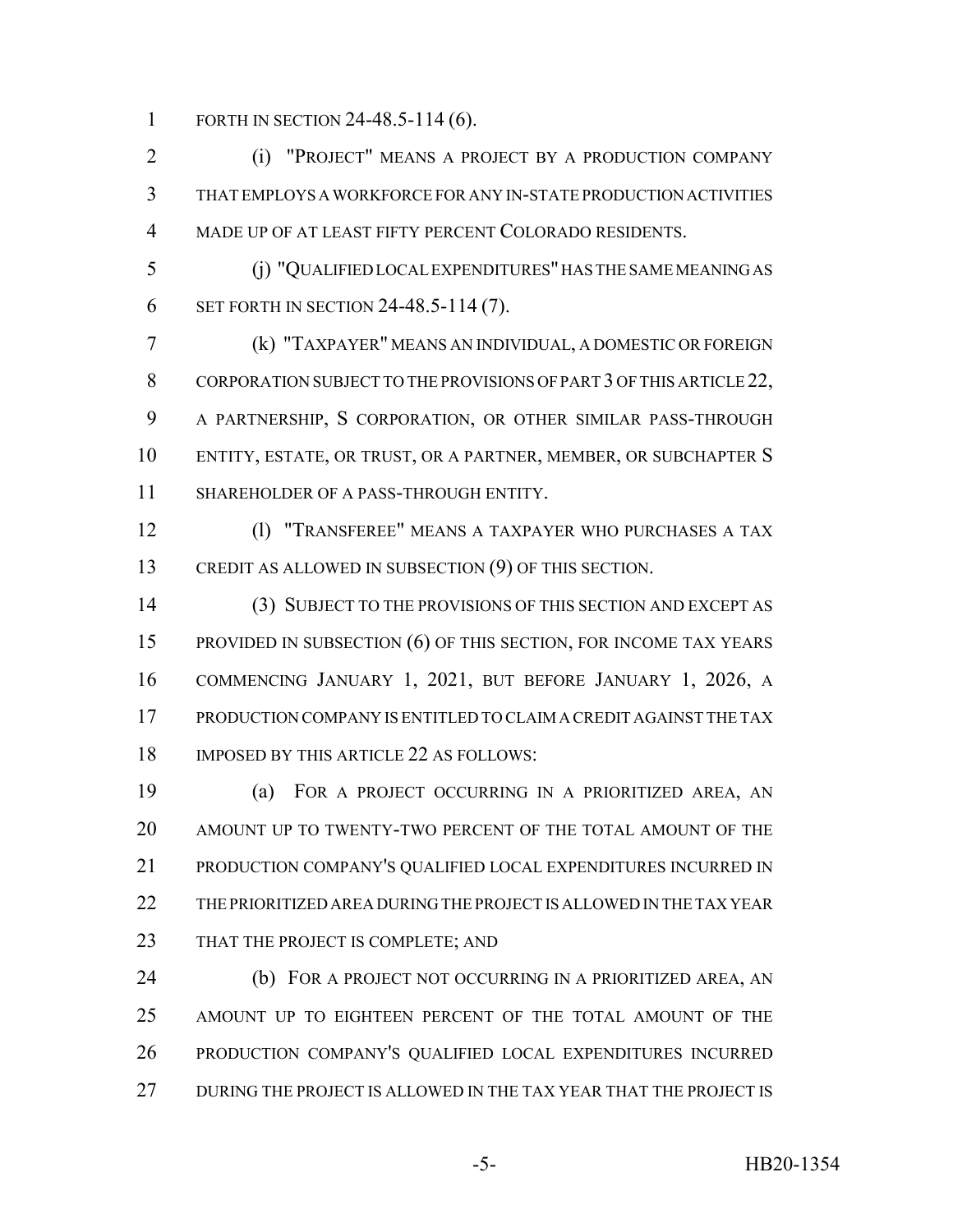COMPLETE.

 (4) (a) TO BE ELIGIBLE FOR A TAX CREDIT UNDER THIS SECTION, A PRODUCTION COMPANY SHALL APPLY TO THE OFFICE, IN A MANNER TO BE DETERMINED BY THE OFFICE, PRIOR TO BEGINNING THE PROJECT IN THE STATE FOR WHICH THE PRODUCTION COMPANY IS SEEKING THE TAX CREDITS. THE APPLICATION MUST INCLUDE A STATEMENT OF INTENT BY THE PRODUCTION COMPANY TO COMMENCE A PROJECT IN THE STATE FOR WHICH THE PRODUCTION COMPANY WILL BE ELIGIBLE TO RECEIVE THE TAX CREDIT. THE PRODUCTION COMPANY SHALL SUBMIT, IN CONJUNCTION WITH THE APPLICATION, ANY DOCUMENTATION NECESSARY TO DEMONSTRATE WHERE THE PROJECT WILL TAKE PLACE, WHETHER IN A PRIORITIZED AREA, NOT IN A PRIORITIZED AREA, OR BOTH.

 (b) (I) THE OFFICE SHALL REVIEW EACH APPLICATION SUBMITTED 14 BY A PRODUCTION COMPANY BEFORE THE PRODUCTION COMPANY BEGINS A PROJECT IN THE STATE. BASED ON THE INFORMATION PROVIDED IN THE PRODUCTION COMPANY'S APPLICATION, THE OFFICE SHALL MAKE AN INITIAL DETERMINATION OF WHETHER THE PRODUCTION COMPANY WILL BE ELIGIBLE TO CLAIM A TAX CREDIT AND SHALL MAKE AN INITIAL ESTIMATE 19 OF THE AMOUNT OF THE TAX CREDIT. THE OFFICE, WITH APPROVAL OF THE COLORADO ECONOMIC DEVELOPMENT COMMISSION CREATED IN SECTION 24-46-102, SHALL GRANT CONDITIONAL APPROVAL IN WRITING TO A 22 PRODUCTION COMPANY THAT, BASED ON THE INFORMATION PROVIDED BY THE PRODUCTION COMPANY AND BASED ON AN ANALYSIS OF SUCH INFORMATION BY THE OFFICE AND THE COLORADO ECONOMIC DEVELOPMENT COMMISSION, SATISFIES THE REQUIREMENTS OF THIS SECTION FOR ELIGIBILITY TO CLAIM SUCH TAX CREDIT. WHEN GRANTING CONDITIONAL APPROVALS, THE OFFICE SHALL TAKE INTO ACCOUNT THE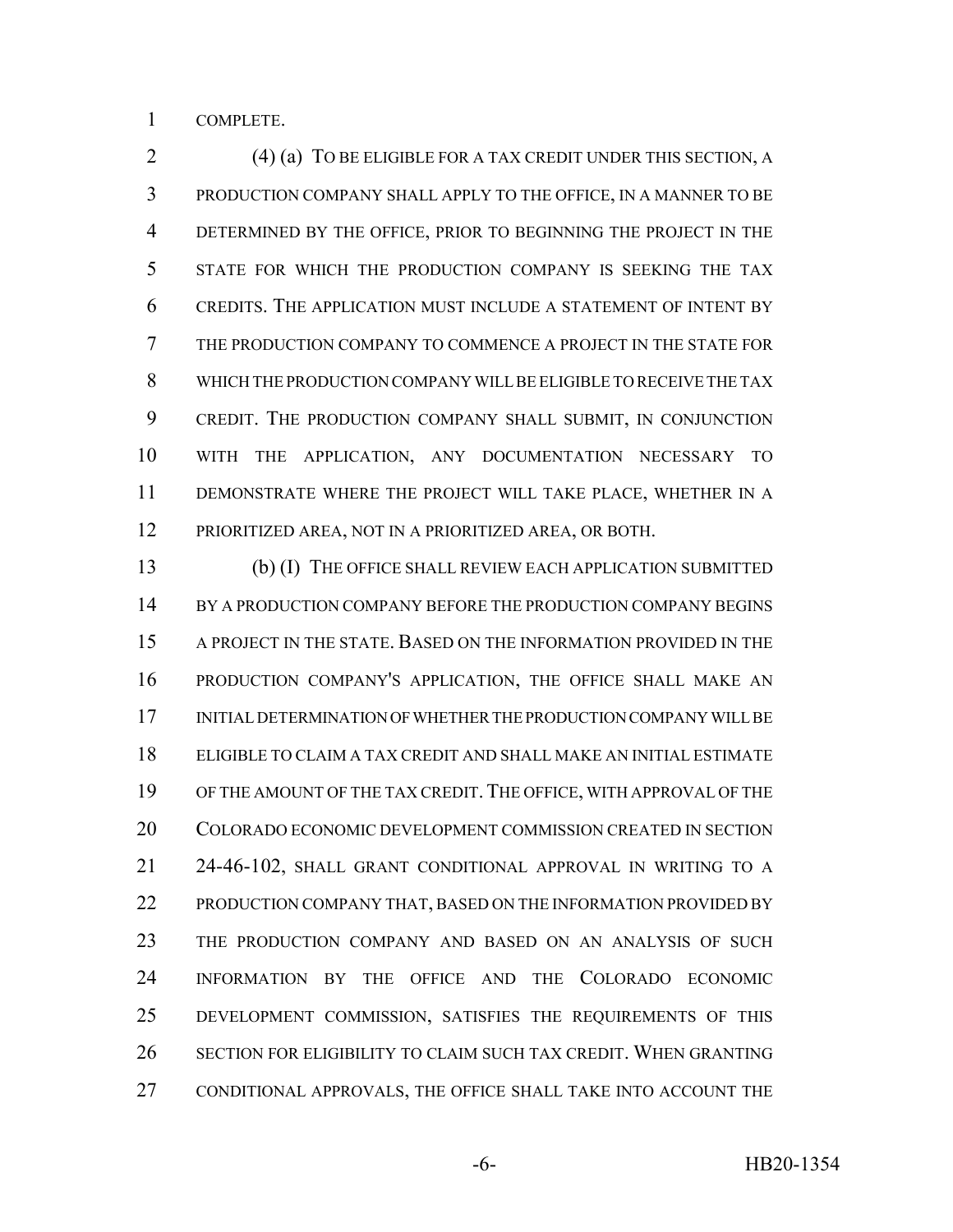CAP ON TAX CREDIT CERTIFICATES THAT MAY BE ISSUED IN ONE INCOME TAX YEAR PURSUANT TO SUBSECTION (6) OF THIS SECTION. THE CONDITIONAL APPROVAL MUST INCLUDE THE MAXIMUM AMOUNT OF THE TAX CREDIT THAT A PRODUCTION COMPANY MAY CLAIM FOR THE PROJECT AND THE OFFICE MAY REDUCE THE MAXIMUM AMOUNT OF THE TAX CREDIT 6 IN THE TAX CREDIT CERTIFICATE ISSUED UNDER SUBSECTION  $(5)(b)(I)$  OF THIS SECTION SUBJECT TO THE WRITTEN AGREEMENT BETWEEN THE 8 PRODUCTION COMPANY AND THE OFFICE. A PRODUCTION COMPANY SHALL NOT CLAIM A TAX CREDIT UNDER THIS SECTION WITHOUT A TAX CREDIT CERTIFICATE ISSUED BY THE OFFICE AS PROVIDED IN SUBSECTION (5) OF THIS SECTION.

**(II) A PRODUCTION COMPANY SHALL COMPLETE THE PROJECT NO**  LATER THAN TWO YEARS AFTER THE ISSUANCE OF THE CONDITIONAL APPROVAL.THE OFFICE SHALL WORK WITH THE PRODUCTION COMPANY TO DETERMINE AN APPROPRIATE PROJECT COMPLETION DATE WITHIN THE TWO-YEAR PERIOD AFTER GRANTING CONDITIONAL APPROVAL. IF THE PRODUCTION COMPANY HAS NOT ACHIEVED PROJECT COMPLETION BY THE AGREED-UPON DATE, THE OFFICE MAY REVOKE THE CONDITIONAL APPROVAL AND INSTEAD GRANT CONDITIONAL APPROVAL FOR OTHER PROJECTS.

 (5) (a) UPON COMPLETION OF PRODUCTION ACTIVITIES IN THE STATE, A PRODUCTION COMPANY THAT RECEIVED CONDITIONAL WRITTEN APPROVAL FROM THE OFFICE TO CLAIM A TAX CREDIT FOR A PROJECT SHALL RETAIN A CERTIFIED PUBLIC ACCOUNTANT TO REVIEW AND REPORT IN WRITING, AND IN ACCORDANCE WITH PROFESSIONAL STANDARDS, REGARDING THE ACCURACY OF THE FINANCIAL DOCUMENTS THAT DETAIL THE AMOUNT AND LOCATION OF THE EXPENSES INCURRED IN THE COURSE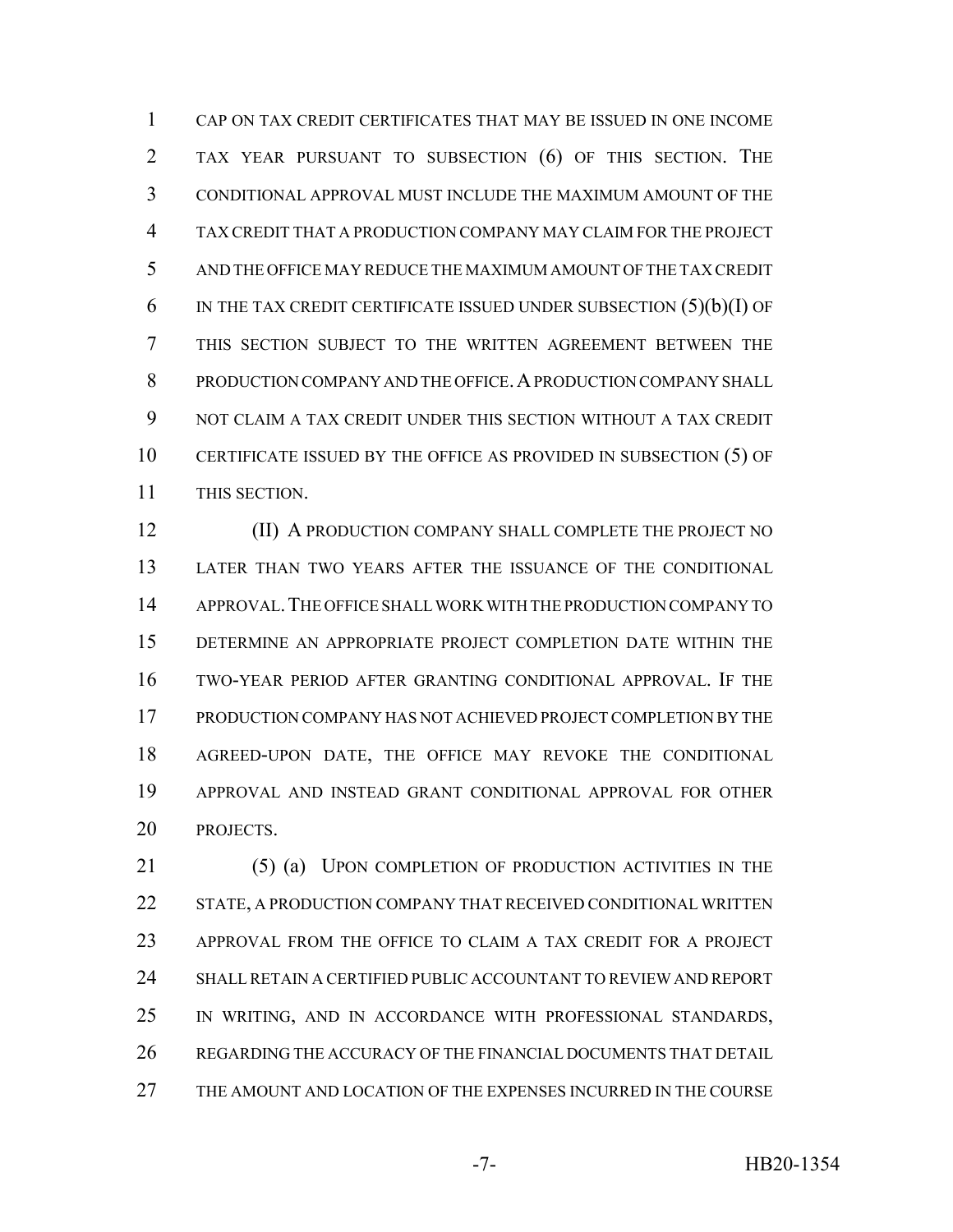OF THE PROJECT IN THE STATE. THE CERTIFIED PUBLIC ACCOUNTANT'S WRITTEN REPORT SHALL INCLUDE DOCUMENTATION OF THE PRODUCTION COMPANY'S ACTUAL EXPENDITURES, INCLUDING ITS ACTUAL QUALIFIED LOCAL EXPENDITURES, AND ANY DOCUMENTATION NECESSARY TO SHOW THAT THE PRODUCTION COMPANY EMPLOYED A WORKFORCE FOR THE IN-STATE PRODUCTION ACTIVITIES MADE UP OF AT LEAST FIFTY PERCENT COLORADO RESIDENTS.

 (b) (I) WHEN THE PRODUCTION COMPANY PROVIDES A COPY OF THE CERTIFIED PUBLIC ACCOUNTANT'S WRITTEN REPORT AND THE PRODUCTION COMPANY CERTIFIES IN WRITING TO THE OFFICE THE AMOUNT AND LOCATION OF THE PRODUCTION COMPANY'S ACTUAL QUALIFIED LOCAL EXPENDITURES, THE OFFICE SHALL CONDUCT A REVIEW OF THE CERTIFIED PUBLIC ACCOUNTANT'S WRITTEN REPORT TO ENSURE THE REQUIREMENTS OF THIS SECTION ARE MET. IF THE OFFICE IS SATISFIED THAT THE REQUIREMENTS OF THIS SECTION ARE MET, AND THE OFFICE CONFIRMS THAT THE CERTIFIED PUBLIC ACCOUNTANT WHO PROVIDED THE WRITTEN 17 REPORT IS FROM THE LIST DESCRIBED IN SUBSECTION (5)(b)(III) OF THIS SECTION, THEN THE OFFICE SHALL ISSUE A TAX CREDIT CERTIFICATE TO THE PRODUCTION COMPANY STATING THE AMOUNT OF THE TAX CREDIT THAT IS AUTHORIZED, SUBJECT TO THE MAXIMUM AMOUNT OF THE TAX CREDIT SET FORTH IN THE CONDITIONAL APPROVAL.

 (II) ANY SERVICES OF A CERTIFIED PUBLIC ACCOUNTANT PROVIDED TO MEET THE REQUIREMENTS OF THIS SUBSECTION (5) MUST BE 24 PERFORMED IN THE STATE.

 (III) THE OFFICE SHALL DEVELOP A LIST OF CERTIFIED PUBLIC ACCOUNTANTS THAT MEET THE REQUIREMENTS OF THIS SECTION. THE OFFICE SHALL MAKE THE LIST AVAILABLE TO ALL PRODUCTION COMPANIES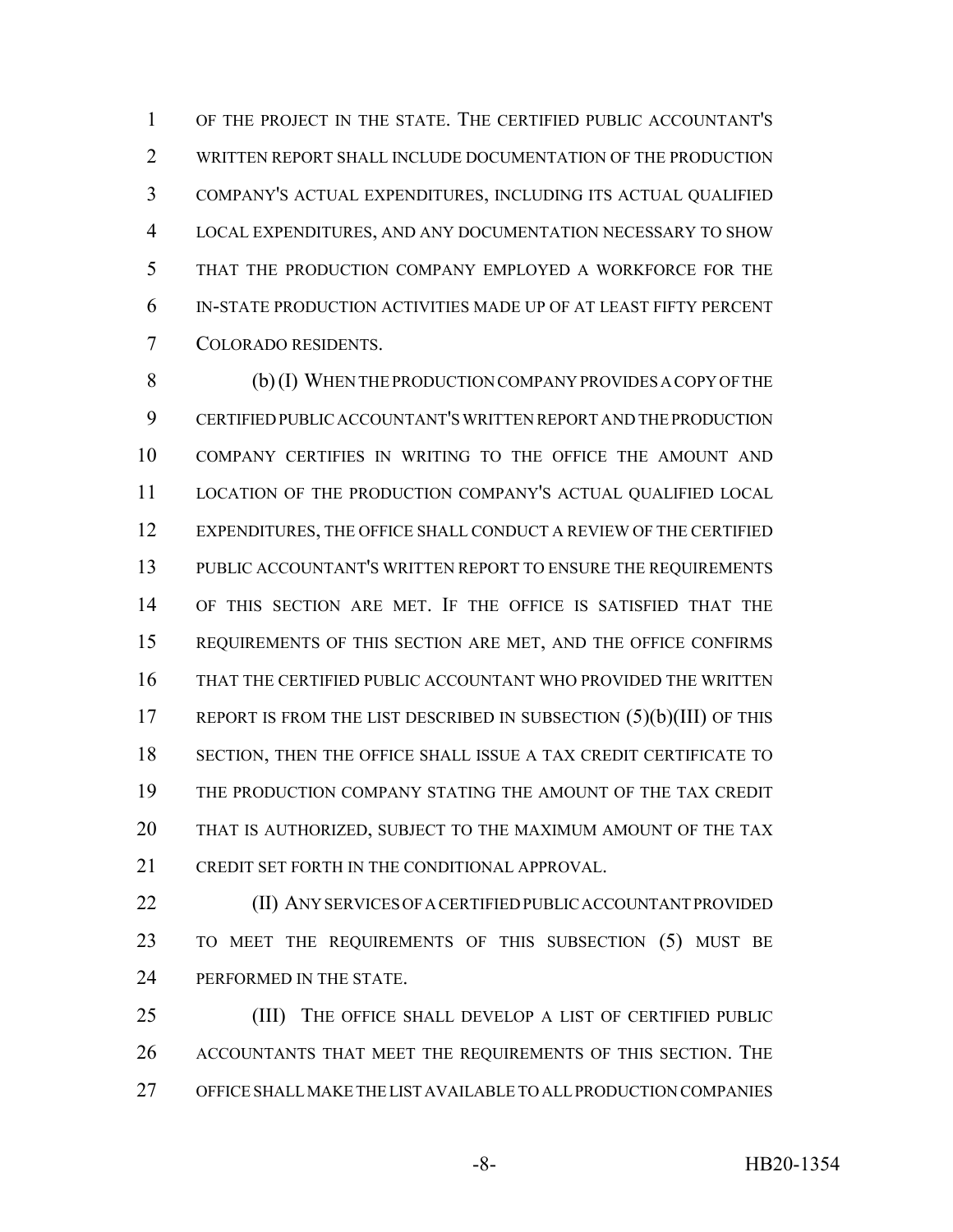AND SHALL ENSURE THE LIST IS POSTED ON THE OFFICE OF ECONOMIC DEVELOPMENT'S WEBSITE.

 (c) THE OFFICE SHALL DEVELOP PROCEDURES FOR THE ADMINISTRATION OF THIS SECTION, INCLUDING APPLICATION GUIDELINES FOR PRODUCTION COMPANIES APPLYING TO RECEIVE, USE, CARRY FORWARD, AND TRANSFER TAX CREDITS PURSUANT TO THIS SECTION.

 (d) (I) AFTER A TAX CREDIT CERTIFICATE IS ISSUED, THE PRODUCTION COMPANY MAY, AFTER COMPLYING WITH ANY REQUIREMENTS FOR NOTICE, VERIFICATION, OR APPROVAL SPECIFIED IN ACCORDANCE WITH THIS SECTION:

 (A) USE THE TAX CREDIT AS AN OFFSET AGAINST THE PRODUCTION COMPANY'S INCOME TAX DUE UNDER THIS ARTICLE 22 IN THE INCOME TAX YEAR THAT THE TAX CREDIT IS ISSUED;

 (B) CARRY FORWARD THE TAX CREDIT TO BE USED AGAINST THE PRODUCTION COMPANY'S INCOME TAX DUE UNDER THIS ARTICLE 22 FOR NO MORE THAN FIVE YEARS, USING THE CARRIED FORWARD TAX CREDIT IN THE EARLIEST INCOME TAX YEARS POSSIBLE; OR

**(C)** TRANSFER THE TAX CREDIT DURING THE CARRYFORWARD PERIOD DESCRIBED IN SUBSECTION (5)(d)(I)(B) OF THIS SECTION AS ALLOWED IN SUBSECTION (9) OF THIS SECTION.

**(II) THE FIVE-YEAR CARRY-FORWARD PERIOD COMMENCES WHEN**  THE TAX CREDIT CERTIFICATE IS ISSUED IN ACCORDANCE WITH 23 SUBSECTION (5)(b) OF THIS SECTION. AFTER FIVE YEARS, A TAX CREDIT OR PORTION OF A TAX CREDIT THAT REMAINS UNUSED OR UNTRANSFERRED BY THE PRODUCTION COMPANY MAY NOT BE CLAIMED, AND IS NOT REFUNDABLE.

(6) THE OFFICE SHALL NOT GRANT TAX CREDIT CERTIFICATES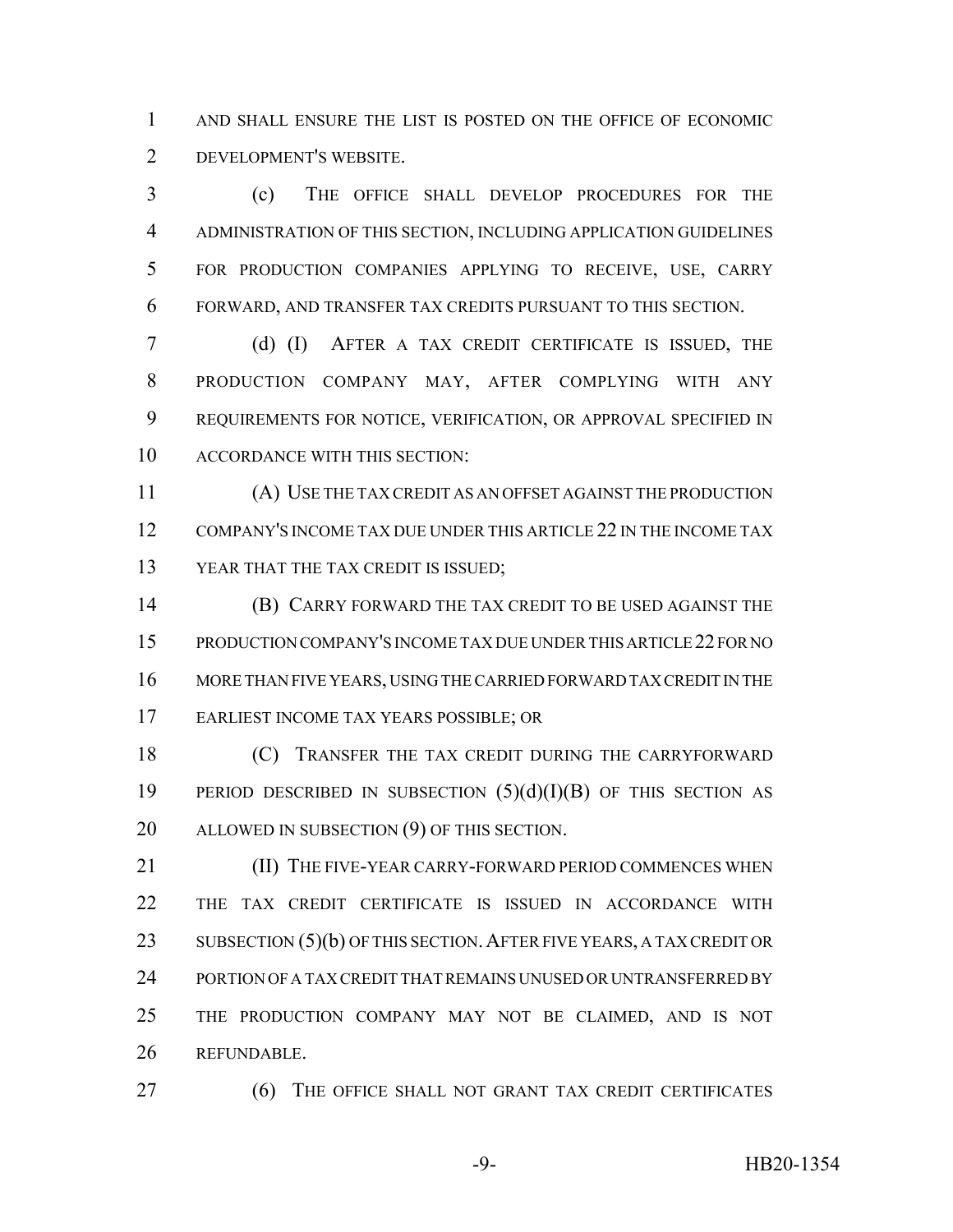TOTALING MORE THAN FIVE MILLION DOLLARS PER INCOME TAX YEAR.

 (7) TO USE A TAX CREDIT ISSUED UNDER THIS SECTION, THE PRODUCTION COMPANY OR THE TRANSFEREE MUST ATTACH THE TAX CREDIT CERTIFICATE AS PART OF THE TAXPAYER'S TAX RETURN BY THE DUE DATE OF THE RETURN, INCLUDING EXTENSIONS, FOR THE TAX YEAR FOR WHICH THE PRODUCTION COMPANY OR TRANSFEREE IS ELIGIBLE TO USE THE CREDIT IN ACCORDANCE WITH THIS SECTION.

 (8) THE OFFICE SHALL POST ON ITS WEBSITE ALL NONCONFIDENTIAL INFORMATION RELATED TO THE TREATMENT OF THE INCOME TAX CREDITS AS SPECIFIED IN THIS SECTION. THIS SECTION SHALL NOT BE CONSTRUED TO ABROGATE THE CONFIDENTIALITY PROVISIONS SET FORTH IN SECTION 39-21-113.

 (9) (a) IF THE PRODUCTION COMPANY CHOOSES TO TRANSFER A TAX CREDIT, THEN THE TAX CREDIT IS FREELY TRANSFERABLE AND ASSIGNABLE TO ONE OR MORE TAXPAYERS, SUBJECT TO THE OFFICE OF ECONOMIC DEVELOPMENT'S APPROVAL AND SUBJECT TO ANY NOTICE AND VERIFICATION REQUIREMENTS TO BE DETERMINED BY THE OFFICE OF ECONOMIC DEVELOPMENT; EXCEPT THAT THE PRODUCTION COMPANY MAY ONLY TRANSFER THE PORTION OF THE TAX CREDIT THAT THE PRODUCTION COMPANY HAS NOT ALREADY APPLIED AGAINST THE PRODUCTION COMPANY'S OWN INCOME TAX, AND THE PRODUCTION COMPANY MAY NOT TRANSFER PORTIONS OF THE TAX CREDIT VALUED AT LESS THAN FIFTY THOUSAND DOLLARS.

 (b) THE TRANSFEREE RECEIVING THE TAX CREDIT MAY USE ALL OR A PORTION OF THE TRANSFERRED INCOME TAX CREDIT AS AN OFFSET AGAINST THE TRANSFEREE'S INCOME TAX IMPOSED BY THIS ARTICLE 22. ANY UNUSED PORTION OF A TRANSFERRED INCOME TAX CREDIT MAY BE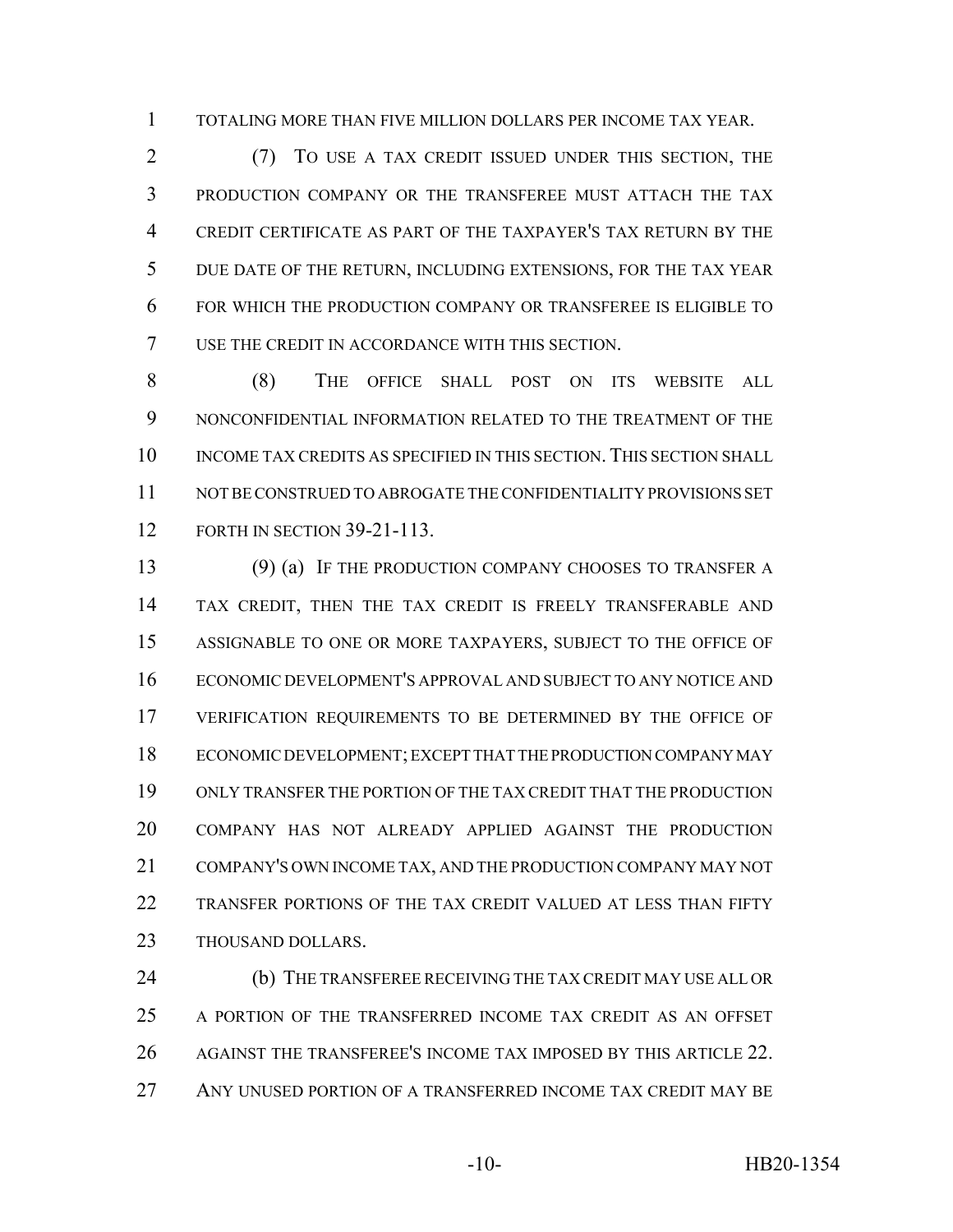CARRIED FORWARD AND USED AS A TAX CREDIT AGAINST THE TRANSFEREE'S SUBSEQUENT YEARS' INCOME TAX LIABILITY FOR AN INTERVAL NOT TO EXCEED THREE ADDITIONAL INCOME TAX YEARS FROM THE DATE OF THE TRANSFEREE'S ACQUISITION AND SHALL BE APPLIED FIRST TO THE EARLIEST INCOME TAX YEAR AND THEN TO SUBSEQUENT INCOME TAX YEARS. AFTER THIS PERIOD, A TRANSFERRED TAX CREDIT OR PORTION OF A TRANSFERRED TAX CREDIT THAT REMAINS UNUSED UNDER THIS SUBSECTION (9) EXPIRES, MAY NOT BE CLAIMED, AND IS NOT REFUNDABLE. A TRANSFEREE SHALL NOT TRANSFER A CREDIT TRANSFERRED PURSUANT TO THIS SUBSECTION (9).

 (c) THE OFFICE OF ECONOMIC DEVELOPMENT SHALL ESTABLISH 12 NOTICE AND VERIFICATION REQUIREMENTS FOR ALL TRANSFERRED TAX CREDITS.

 (d) A PRODUCTION COMPANY AND TRANSFEREE SHALL JOINTLY FILE A COPY OF THE WRITTEN TRANSFER AGREEMENT WITH THE OFFICE OF ECONOMIC DEVELOPMENT WITHIN THIRTY DAYS AFTER THE TRANSFER. THE FILING OF THE WRITTEN TRANSFER AGREEMENT WITH THE OFFICE OF ECONOMIC DEVELOPMENT PERFECTS THE TRANSFER, SUBJECT TO APPROVAL OF THE TRANSFER BY THE OFFICE OF ECONOMIC DEVELOPMENT. (e) THE OFFICE OF ECONOMIC DEVELOPMENT SHALL DEVELOP A SYSTEM TO TRACK THE ISSUANCE AND TRANSFER OF TAX CREDITS AND TO CERTIFY THE OWNERSHIP OF THE TAX CREDITS ISSUED UNDER THIS SECTION. A CERTIFICATION BY THE OFFICE OF ECONOMIC DEVELOPMENT OF THE OWNERSHIP AND THE AMOUNT OF A TAX CREDIT MAY BE RELIED ON BY THE DEPARTMENT AND THE TRANSFEREE AS BEING ACCURATE TO THE EXTENT THE DATA SUPPLIED BY THE PRODUCTION COMPANY AND TRANSFEREE INVOLVED IN THE TRANSFER IS ACCURATE. NEITHER THE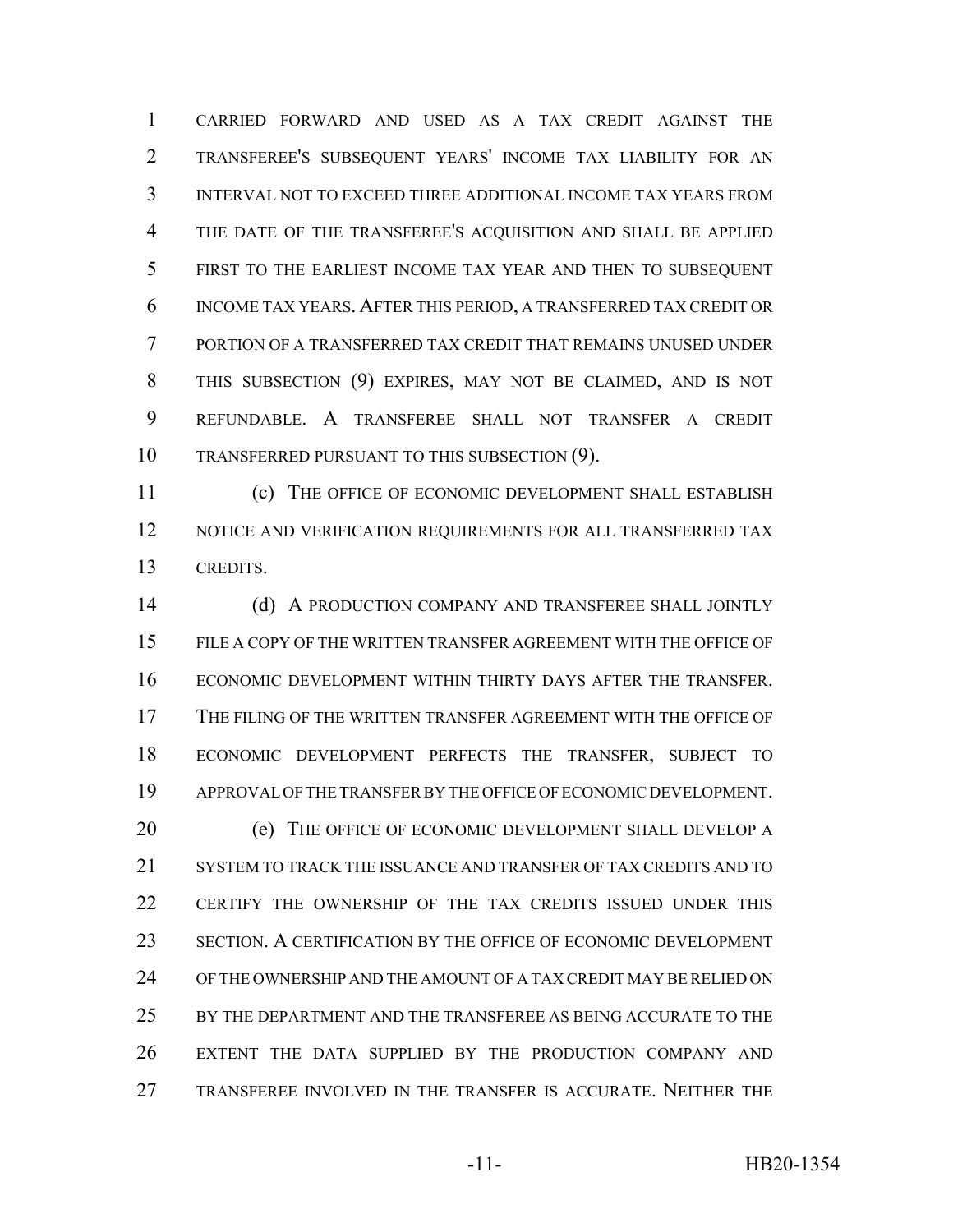OFFICE NOR THE OFFICE OF ECONOMIC DEVELOPMENT SHALL ADJUST THE 2 AMOUNT OF TAX CREDITS AS TO THE TRANSFEREE. THE OFFICE, THE OFFICE OF ECONOMIC DEVELOPMENT, THE DEPARTMENT, AND ANY OTHER STATE AGENCY RETAIN ANY REMEDIES THEY MAY HAVE AGAINST BOTH THE PRODUCTION COMPANY AND THE TRANSFEREE AND ANY OTHER TAXPAYER THAT MISREPRESENTS THE VALUE OF THE TRANSFERABLE TAX CREDIT IN A TRANSFER. THE OFFICE OF ECONOMIC DEVELOPMENT SHALL ESTABLISH POLICIES TO PERMIT VERIFICATION OF THE OWNERSHIP AND AMOUNT OF THE TAX CREDITS AND SHALL POST THOSE POLICIES ON THE WEBSITES OF THE OFFICE OF FILM, TELEVISION, AND MEDIA AND THE OFFICE OF ECONOMIC DEVELOPMENT; EXCEPT THAT THE POLICIES MUST NOT UNDULY RESTRICT OR HINDER THE TRANSFER OF THE TAX CREDITS AS ALLOWED IN THIS SECTION.

 (f) THE OFFICE OF ECONOMIC DEVELOPMENT SHALL PROVIDE AN ELECTRONIC REPORT TO THE DEPARTMENT SPECIFYING THE ISSUANCE, TRANSFER, AND OWNERSHIP OF TAX CREDITS AS ALLOWED IN THIS SECTION. THE OFFICE OF ECONOMIC DEVELOPMENT SHALL PROVIDE THE ELECTRONIC REPORT ON A SCHEDULE TO BE DETERMINED BY THE DEPARTMENT AND THE OFFICE OF ECONOMIC DEVELOPMENT.

20 (10) IF A PRODUCTION COMPANY OR A TRANSFEREE IS A 21 PARTNERSHIP, LIMITED LIABILITY COMPANY, SCORPORATION, OR SIMILAR PASS-THROUGH ENTITY, THE PRODUCTION COMPANY OR TRANSFEREE MAY ALLOCATE THE CREDIT AMONG ITS PARTNERS, SHAREHOLDERS, MEMBERS, OR OTHER CONSTITUENT TAXPAYERS IN ANY MANNER AGREED TO BY SUCH PARTNERS, SHAREHOLDERS, MEMBERS, OR OTHER CONSTITUENT TAXPAYERS. THE TAXPAYER SHALL CERTIFY TO THE OFFICE THE AMOUNT OF THE CREDIT ALLOCATED TO EACH PARTNER, SHAREHOLDER, MEMBER,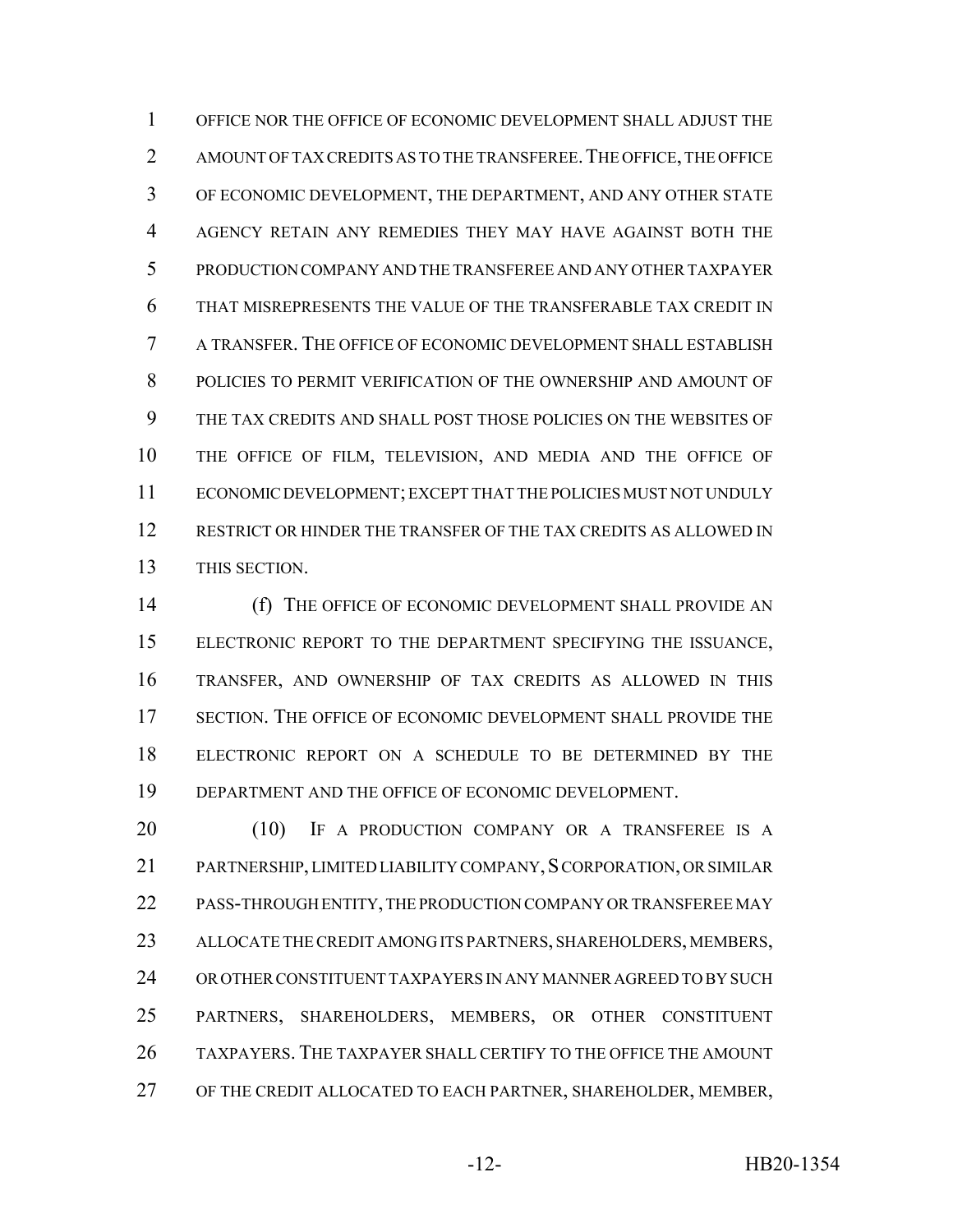OR OTHER CONSTITUENT TAXPAYER, AND THE OFFICE SHALL ISSUE TAX CREDIT CERTIFICATES IN THE APPROPRIATE AMOUNTS TO EACH PARTNER, SHAREHOLDER, MEMBER, OR OTHER CONSTITUENT TAXPAYER. EACH PARTNER, SHAREHOLDER, MEMBER, OR OTHER CONSTITUENT TAXPAYER SHALL BE ALLOWED TO CLAIM SUCH AMOUNT SUBJECT TO ANY RESTRICTIONS SET FORTH IN THIS SECTION.

 (11) THE OFFICE SHALL INCLUDE INFORMATION REGARDING TRANSFERS AUTHORIZED UNDER THIS SECTION, INCLUDING THE AMOUNTS TRANSFERRED, THE NAMES OF THE PRODUCTION COMPANIES TRANSFERRING THE INCOME TAX CREDITS, AND THE NAMES OF THE TRANSFEREES USING THE TRANSFERRED INCOME TAX CREDITS DURING THE MOST RECENT FISCAL YEAR FOR WHICH SUCH INFORMATION IS AVAILABLE 13 IN THE ANNUAL REPORT REQUIRED BY SECTION 24-48.5-116 (3).

 (12) NOTWITHSTANDING THE PROVISIONS OF SECTION 39-21-113: (a) THE DEPARTMENT OF REVENUE MAY PROVIDE SUCH DETAILED TAXPAYER INFORMATION PERTINENT TO A CLAIM FOR AN INCOME TAX CREDIT PURSUANT TO THIS SECTION TO TAXPAYERS, INCLUDING OWNERS AND TRANSFEREES, WITH CASES INVOLVING COMMON OR RELATED ISSUES OF FACT OR LAW. WITH THE EXCEPTION OF TAXPAYER CONTACT INFORMATION, ANY INFORMATION PROVIDED PURSUANT TO THIS SUBSECTION (12) MUST REMAIN CONFIDENTIAL, AND ALL PERSONS ARE 22 SUBJECT TO THE LIMITATIONS SPECIFIED IN SECTION 39-21-113 (4) AND 23 THE PENALTIES SPECIFIED IN SECTION 39-21-113 (6).

24 (b) THE DEPARTMENT OF REVENUE MAY REQUIRE THAT SUCH DETAILED TAXPAYER INFORMATION PERTINENT TO A CLAIM FOR AN INCOME TAX CREDIT PURSUANT TO THIS SECTION AND ANY DOCUMENTATION IN SUPPORT OF THE CREDIT CLAIMED BE GIVEN TO THE